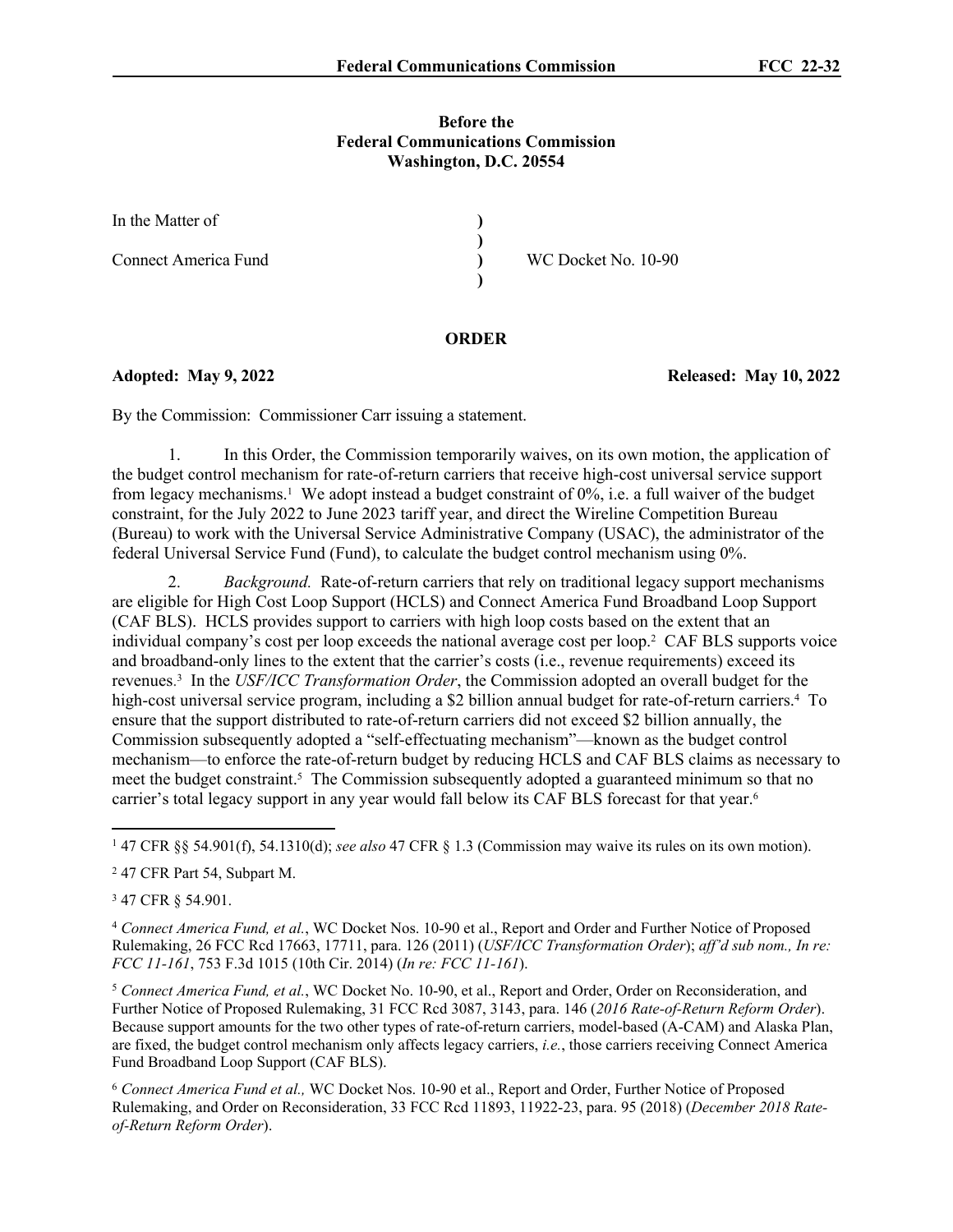3. The budget control mechanism is designed to impose financial discipline on carriers receiving legacy rate-of-return support and to provide stability to the Fund.<sup>7</sup> In operation, the budget control mechanism ensures that overall rate-of-return carrier support increases each year by no more than the rate of inflation. Therefore, while some carriers' support will increase and others may decrease, depending on a carrier's revenue requirement, the total amount of support for legacy rate-of-return carriers increases annually based on inflation.

4. Since its adoption, the Commission has periodically acted to mitigate the impact of the budget control mechanism where warranted.<sup>8</sup> Faced with a potential 8.6% constraint for July 2021 to June 2022, for example, the Commission waived the announced budget constraint and reduced it to 0% due to the unique and continued cash flow challenges related to the pandemic.<sup>9</sup>

5. Based on carrier filings, the projected budget control adjustment factor for July 2022 to June 2023 would be 0.8571997. This means that the projected total support (including true-ups) for legacy rate-of-return carriers for July 1, 2022 to June 30, 2023 will exceed the budget by approximately 14%. To determine each carrier's support, USAC calculates a pro rata reduction for carrier support projections to ensure that total support remains within the budget constraint but then ensures that no carrier's support goes below the minimum threshold for that carrier.<sup>10</sup>

6. *Discussion.* On our own motion, we waive the budget constraint and reduce it to 0% for the 2022-2023 tariff year. We find that a waiver is in the public interest given the substantial reduction in support that would result from imposition of the budget constraint, as well as the unique and continued cash flow and other economic challenges carriers face as a result of the pandemic.

7. Generally, the Commission's rules may be waived for good cause shown.11 The Commission may exercise its discretion to waive a rule where the particular facts make strict compliance inconsistent with the public interest.12 In addition, the Commission may take into account considerations of hardship, equity, or more effective implementation of overall policy on an individual basis.13 Waiver of the Commission's rules is appropriate when (i) special circumstances warrant a deviation from the general rule, and (ii) such deviation will serve the public interest.<sup>14</sup>

8. Absent a waiver, the projected budget control reduction factor would exceed 14%, resulting in a substantial reduction in support for most legacy rate-of-return carriers, at a time when they are facing cash flow issues and increased expenses arising out of the pandemic. In part, the growth in projected support is due to an increased conversion of voice lines to broadband-only lines, which receive a higher support amount, and an increase in the number of new customers subscribing to broadband-only

<sup>9</sup> *See Connect America Fund*, WC Docket No. 10-90, Order, 36 FCC Rcd 9766 (2021) (*2021 Budget Control Waiver Orde*r).

 $10 \, Id.$ 

<sup>11</sup> 47 CFR § 1.3.

<sup>12</sup> *Northeast Cellular Telephone Co. v. FCC*, 897 F.2d 1164, 1166 (D.C. Cir. 1990) (*Northeast Cellular*).

<sup>13</sup> *WAIT Radio v. FCC*, 418 F.2d 1153, 1159 (D.C. Cir. 1969); *Northeast Cellular,* 897 F.2d at 1166.

<sup>14</sup> *Northeast Cellular*, 897 F.2d at 1166.

<sup>7</sup> *See 2016 Rate-of-Return Reform Order*, 31 FCC Rcd at 3143, para. 146; *December 2018 Rate-of-Return Reform Order*, 33 FCC Rcd at 11919, paras. 86-86.

<sup>8</sup> *See, e.g.*, *Connect America Fund et al.*, WC Docket No. 10-90 et al., Report and Order, Third Order on Reconsideration, and Notice of Proposed Rulemaking, 33 FCC Rcd 2990, 3023-25, paras. 73-82 (2018) (*March 2018 Rate-of-Return Reform Order*) (waiving the budget constraint from July 2017 to June 2018); *December 2018 Rate-of-Return Reform Order*, 33 FCC Rcd at 11917-18, paras. 79, 83 (reimbursing budget constraint reductions implemented from July 1, 2018 through December 31, 2018 and eliminating budget constraint from January 1, 2019 through June 30, 2019).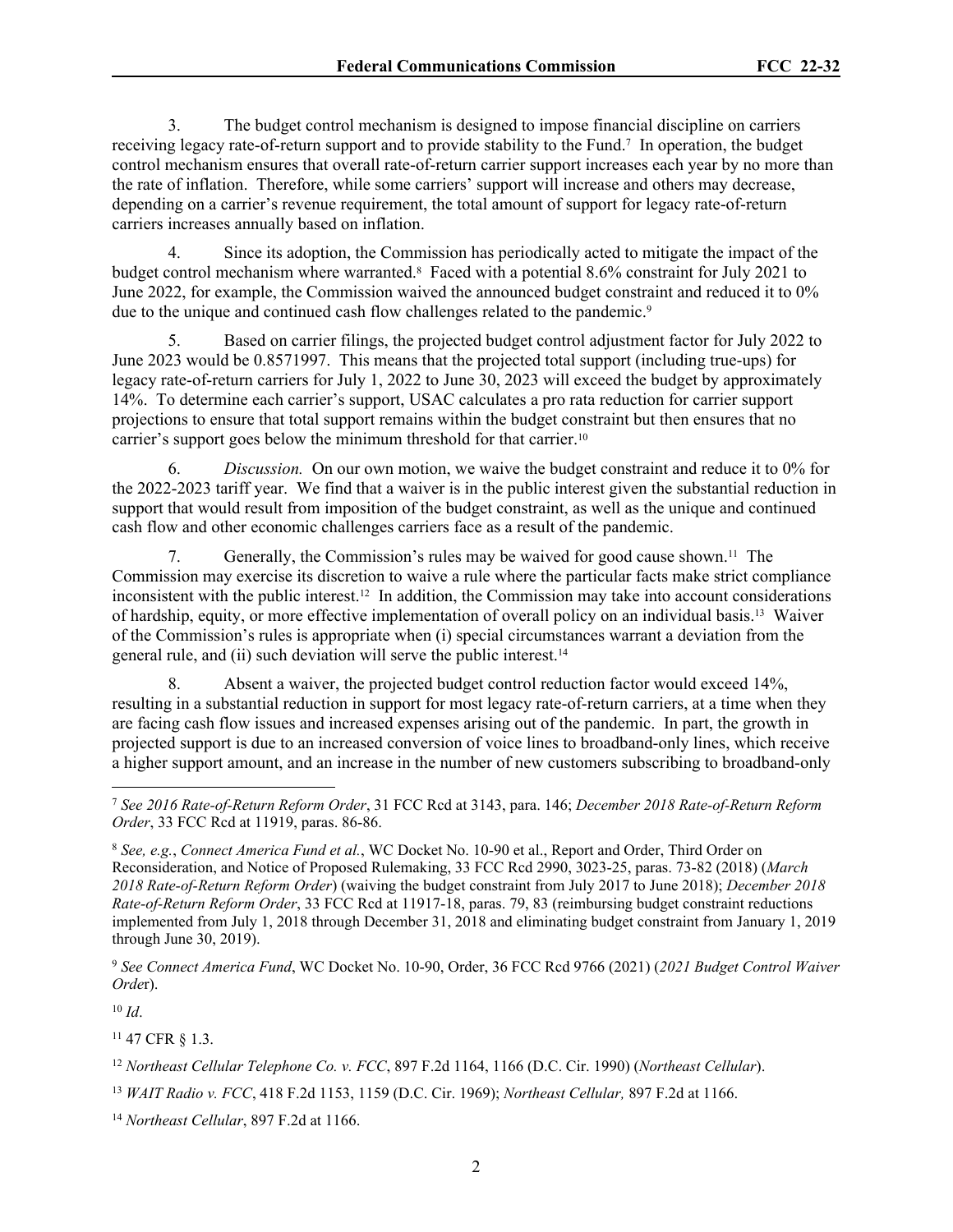lines,<sup>15</sup> particularly given population migration during the pandemic to areas served by legacy rate-ofreturn carriers.16 NTCA – the Rural Broadband Association (NTCA) explains that "a mix of increased investment and greater customer adoption of standalone broadband services has led to demand for support in excess of what was projected four years ago."17 Moreover, while the budget control mechanism annually provides an upwards adjustment to account for inflation, it does not fully account for increased costs in this instance because the inflation factor is backward looking. For instance, the inflation adjustment for the budget control mechanism for the relevant time period was 1.3%. Projected CAF BLS, though, is forward looking (i.e., based on projected costs), and today's projected costs account for the current inflation rate of 8.1%.<sup>18</sup>

9. Moreover, carriers continue to face cash flow and other economic challenges resulting from the pandemic. USTelecom contends, for example, that a reduction due to the budget constraint "would severely impact these companies as they continue to struggle with the financial issues that continue to flow from the COVID-19 pandemic, including supply chain issues."19 NTCA states that in a 2021 survey "members consistently indicate that they are facing materially higher prices for labor and materials," noting that 35% of responding members reported a 20% to 40% increase in the cost of finished products or components, with another 20% reporting a 40% increase in the cost of supplies.<sup>20</sup> NTCA maintains that these challenges have continued to grow in recent months, and companies' "efforts to carry more inventory to mitigate supply chain delays have affected cash flows."21 NTCA further reports that carriers' cash flows have been negatively affected due to the need to draw down on loans more quickly to respond to higher expenses, as well as undertake accelerated deployment.<sup>22</sup> Additionally, NTCA states that carriers' cash flows have been impacted by their ongoing support for consumers through the pandemic, including the provision of free or discounted Internet services for educational purposes, offering higher speed service without significant rate increases, and writing-off bills or late fees when consumers have been unable to pay.<sup>23</sup> Finally, NTCA notes that, because legacy carriers are paid

<sup>17</sup> *See* Letter from Michael Romano Senior Vice President – Industry Affairs and Business Development, to Marlene H. Dortch, Secretary, FCC, WC Docket No. 10-90 (filed Apr. 27, 2022). *See also* NTCA April 29, 2022 *Ex Parte* at 2-3.

<sup>18</sup> *See* Table 4. Price Indexes for Gross Domestic Product and Related Measures: Percent Change from Preceding Period in BEA News Release: Gross Domestic Product, First Quarter 2022 [https://www.bea.gov/sites/default/files/2022-04/gdp1q22\\_adv.pdf.](https://www.bea.gov/sites/default/files/2022-04/gdp1q22_adv.pdf)

<sup>20</sup> *See* NTCA April 29, 2022 *Ex Parte* at 3.

<sup>21</sup> *Id.*

<sup>22</sup> *Id.*

<sup>23</sup> *Id.*

<sup>&</sup>lt;sup>15</sup> Based on staff review of internal FCC Form 507 data, the number of voice lines for legacy rate-of-return carriers decreased by 112,000 lines in 2021, but broadband only lines in 2021 increased by 151,000.

<sup>16</sup> *See* Letter from Michael Romano Senior Vice President – Industry Affairs and Business Development, NTCA— The Rural Broadband Association, to Marlene H. Dortch, Secretary, FCC, WC Docket No. 10-90, at 1-2 (filed Apr. 29, 2022) (NTCA April 29, 2022 *Ex Parte*).

<sup>19</sup> *See* Letter from B. Lynn Follansbee, Vice President –Policy & Advocacy, USTelecom, to Marlene H. Dortch, Secretary, FCC, WC Docket No. 10-90 (filed Apr. 27, 2022) (USTelecom *Ex Parte*). *See also* Letter from Derrick B. Owens, Senior VP of Government and Industry Affairs, and Gerald J. Duffy, Regulatory Counsel, WTA - Advocates for Rural Broadband, to Marlene Dortch, Secretary, FCC, WC Docket No. 10-90 (filed Apr. 29, 2022) (WTA *Ex Parte*) ("Support reductions of this magnitude impair the ability of these small companies to extend and upgrade their broadband networks, repay loans, maintain service quality and retain their staffs as well as create pressures for rate increases"); Letter from Randy Tyree, GRTyree Consulting (representing National Tribal Telecommunications Association) to Marlene Dortch, Secretary, FCC, WC Docket No. 10-90, Advocacy Talking Points Attachment (filed Apr. 28, 2022) (budget control mechanism "pause should be extended due to ongoing pandemic and supply chain concerns").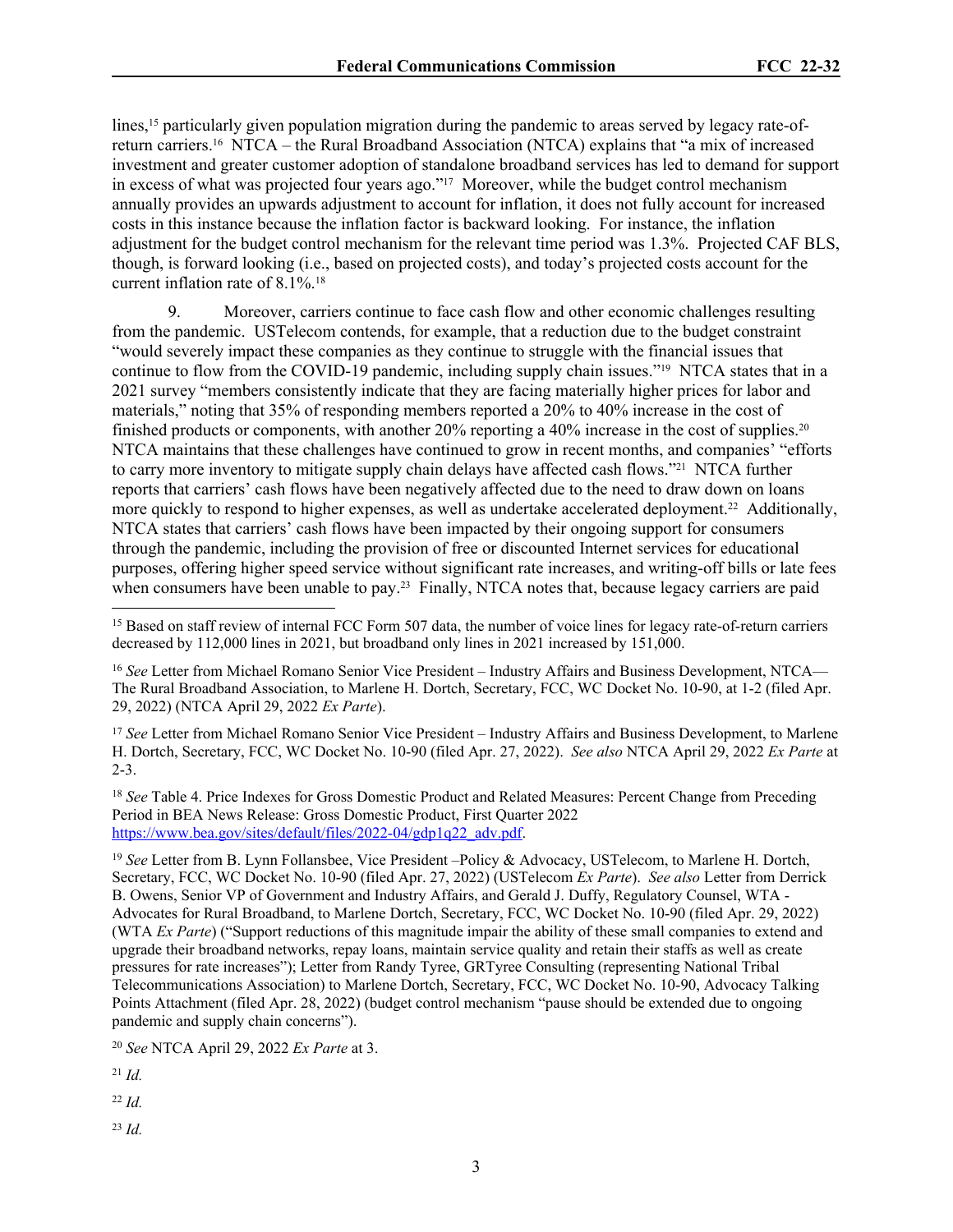retroactively for expenses that have already been incurred, any "reductions or disruptions" in support can lead to cash flow challenges.<sup>24</sup>

10. Taken together, we find that current circumstances pose significant burdens on legacy carriers, which would be exacerbated should there be a significant reduction in support, at a time when they are facing insufficient cash flow and increased expenses.<sup>25</sup> To ensure that these small companies are not subject to financial strain, we find it is in the public interest to waive the application of our budget constraint rules. The COVID-19 pandemic has continued to put all Americans under strain and demonstrated the importance of broadband. Telecommunications companies, including legacy companies serving some of the most rural areas of the country, have been and will continue to be subject to increased costs to address labor and supply issues, maintain existing services, and meet the demands of new customers.26 Granting a waiver here is also consistent with relief the Commission provided last year and in other contexts in acknowledgment of the unprecedented challenges raised by the pandemic to carriers and consumers.<sup>27</sup>

11. We recognize that lowering the budget control mechanism percentage will put increased pressure on the Fund. The Commission has long recognized the need to balance the principles of section 254(b) to ensure that support is sufficient while avoiding an excessive burden on all ratepayers that contribute to the Fund. The Commission must take into account both the affordability of, and support for, services in high-cost areas and the demands on areas where customers are net Fund contributors.<sup>28</sup> In these particular circumstances, we find that the benefits of waiving the budget control mechanism for the 2022-2023 tariff year outweigh the limited impact on the Fund given the significant reduction in support that would result from imposition of the budget constraint, ongoing challenges stemming from the pandemic, and the importance of providing broadband services during this unprecedented time.

12. We direct the Bureau to work with USAC to calculate the budget control mechanism at 0% and to announce this to the legacy rate-of-return carriers. Additionally, to simplify the budget control mechanism this funding year, we also waive, on our own motion, the requirement that the budget control mechanism be adjusted effective January 1, 2023 to take into account the rural growth factor for the HCLS cap.29 Finally, we note that providers receiving CAF BLS support are subject to mandatory buildout obligations to deploy broadband service of at least 25/3 Mbps to a carrier-specific number of locations by the end of 2023.<sup>30</sup> We plan to consider CAF BLS deployment obligations in light of changing speed needs and funding necessary to support deployment that will apply beginning in 2024.<sup>31</sup>

<sup>29</sup> 47 CFR § 54.1310(d).

<sup>24</sup> *Id.*

<sup>25</sup> *Id. See also* WTA *Ex Parte* at 1, and USTelecom *Ex Parte* at 1.

<sup>26</sup> *See generally* NTCA April 29, 2022 *Ex Parte*. FCC, Coronavirus, <https://www.fcc.gov/coronavirus> (last visited Apr. 29, 2022) (listing the FCC's efforts to ensure that Americans stay connected during the COVID-19 pandemic).

<sup>27</sup> *See generally 2021 Budget Control Waiver Orde*r. *See, e.g*., Lifeline and Link Up Reform and Modernization, WC Docket No. 11-42, Order, DA 22-323 (WCB 2022); Rural Health Care Universal Service Support Mechanism, WC Docket No. 02-60, Schools and Libraries Universal Service Support Mechanism, CC Docket No. 02-6, Order, 35 FCC Rcd 14544 (WCB 2020) (extending waivers previously granted sua sponte with respect to E-Rate and Rural Health Care gift rules); Lifeline and Linkup Modernization, WC Docket No. 11-42, Order, 35 FCC Rcd 4482 (WCB 2020) (adopting a sua sponte waiver with respect to showings for Lifeline eligibility); Schools and Libraries Universal Service Support Mechanism, CC Docket No. 02-6, Order, 35 FCC Rcd 2978 (WCB 2020) (waiving a series of E-Rate filing and service implementation deadlines).

<sup>28</sup> *See, e.g*., *High-Cost Universal Service Support, et al.,* WC Docket No. 05-337, Order on Remand and Memorandum Opinion and Order, 25 FCC Rcd 4072, 4087, para. 28 (2010); *USF/ICC Transformation Order,* 26 FCC Rcd at 17682-83, paras. 57-58.

<sup>30</sup> *December 2018 Rate-of-Return Reform Order*, 33 FCC Rcd at 11926, para. 110.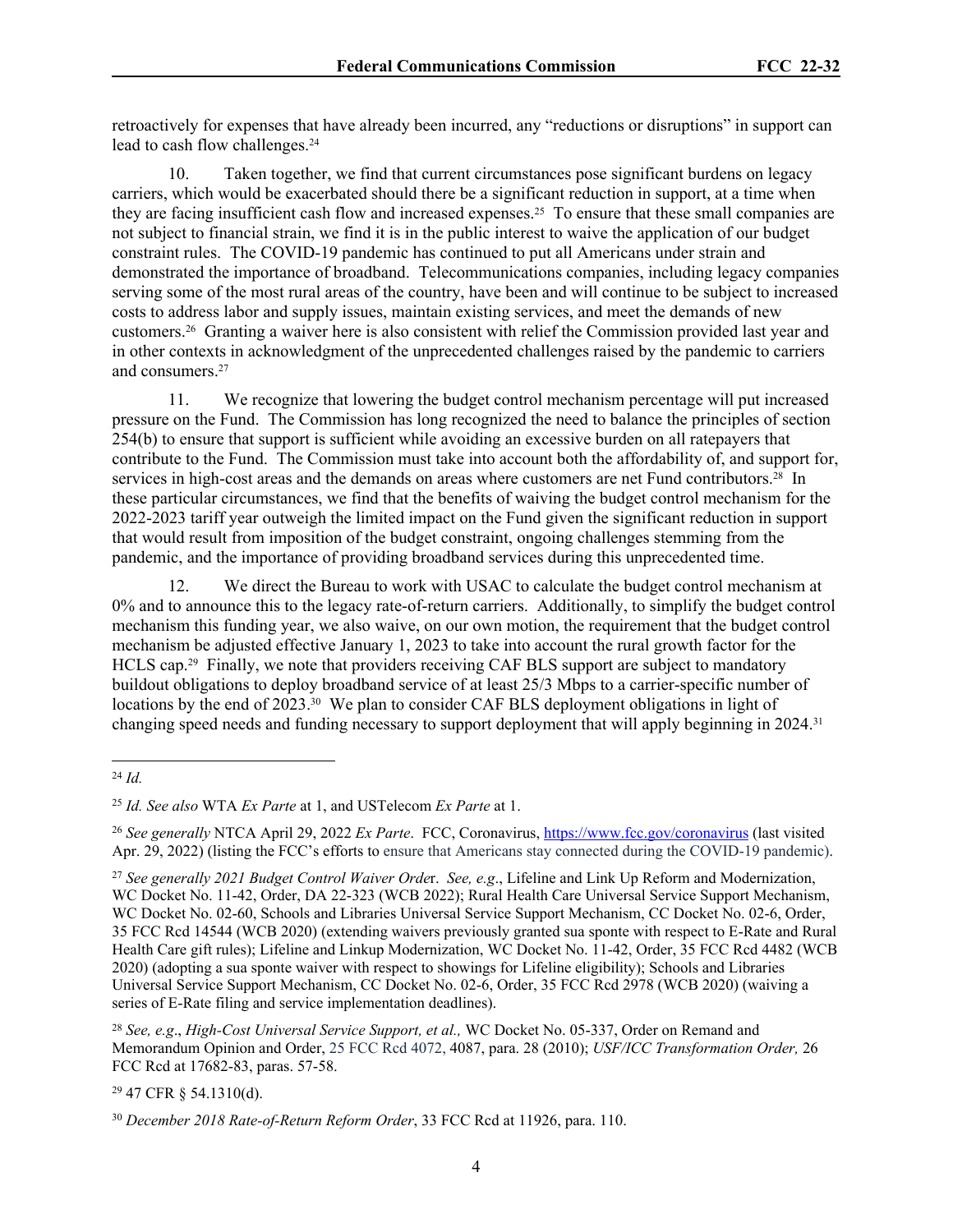13. Accordingly, IT IS ORDERED that, pursuant to section 1.3 of the Commission's rules, 47 CFR § 1.3, that sections 54.901(f) and 54.1310(d), 47 CFR §§ 54.901(f), 54.1310(d), ARE WAIVED to the extent described above.

14. IT IS FURTHER ORDERED that, pursuant to section 1.103 of the Commission's rules, 47 CFR § 1.103, this Order SHALL BE EFFECTIVE upon release.

## FEDERAL COMMUNICATIONS COMMISSION

Marlene H. Dortch Secretary

(Continued from previous page)

<sup>&</sup>lt;sup>31</sup> Press Release, Federal Communications Commission, FCC Announces Tentative Agenda for May Open Meeting (Apr. 27, 2022),<https://www.fcc.gov/document/fcc-announces-tentative-agenda-may-open-meeting-9> (announcing that the Commission will consider a notice of proposed rulemaking seeking comment on Enhanced A-CAM, FCC-CIRC2205-02, at 20-21, para. 55).